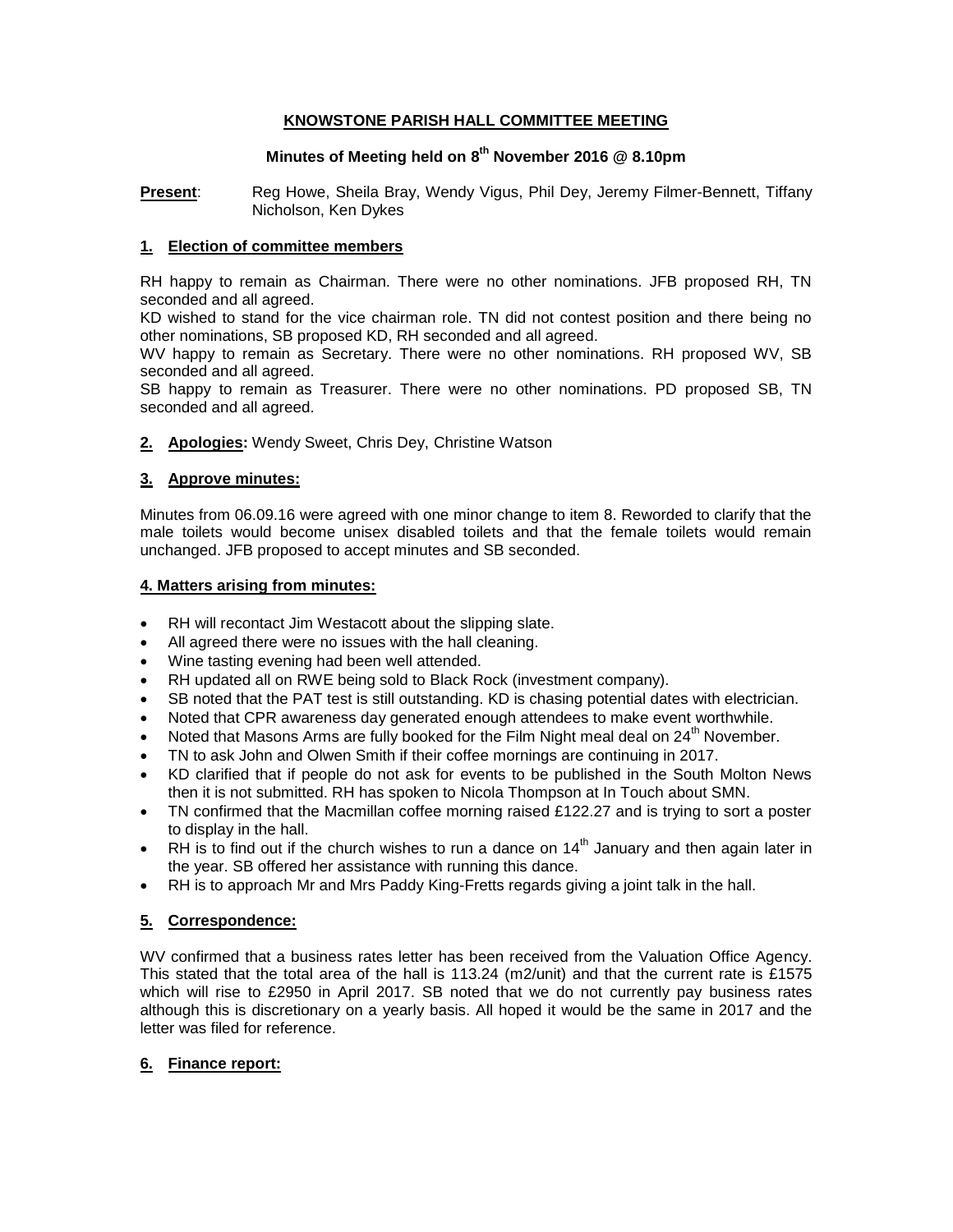SB noted that the Art Class has now paid the 12 months in arrears, a total of £348. £9 received from Moors Management Association for hall hire.

SB and RH are to check if the PCC have given their annual payment of £120 to the Parish Hall. *Post meeting note: RH confirmed that the PCC would be paying £120 for 2016 hall hire.* 

Other income included £94 and £98 for two dances and £273.26 from the wine tasting evening. TN handed over £10 for hire of the hall for her Macmillan coffee morning.

SB stated that the Calor Gas tank top-up and rental has been paid totalling £237.22.

Following a query from RH, SB stated that the hall is not VAT registered.

### **7. Quiz Night 12.11.16 update**

KD and PD are happy to help IB with set up at 2pm on Saturday. KD stated that there are plenty of raffle books to use. WV reminded all committee members to provide raffle prizes. CD and WV will take money and sell raffle tickets. SB is to provide float.

## **8. RWE community fund update and wishlist**

KD and RH updated all on the RWE community fund and the meeting they attended to ascertain how to apply for grants. They stated that the application window is now open. As such, KD has already submitted an application for £5432.28 for improving fixtures and fittings in hall. TN and WV felt that the process of prioritising the wishlist and finalising an application had not been agreed as a committee (as detailed in the last committee meeting). KD and RH outlined that urgency had been stressed at the RWE meeting and it was deemed necessary to submit an application asap. KD stressed that everything pertinent on the wishlist had been included and that there is scope to differ slightly from the specifics if the grant is successful (e.g. purchasing a different type of dishwasher). KD agreed to circulate the wishlist and the completed application form to all committee members (*action completed 09/11/16)*.

KD outlined a second proposal for building works to enhance the hall including repairing toilets, sagging roof, barge boards. TN detailed informal conversations she had had with Mike Smith, Chairman of Knowstone PC where it was suggested that the hall could apply for money from the PC funds to pay for such enhancements (with a figure of c. £5000 being mentioned). KD and RH are to formalise a proposal to present at the next KPC meeting on  $15<sup>th</sup>$  November. RH is to arrange a meeting with Mike Smith in the next few days to discuss the issue further.

KD stated that Matt Gregory is looking into the issue of Wi-Fi.

TN outlined that the KPC are looking to make faster broadband a focus of their application to the RWE community fund and that the KPC would like support for their application from the local community. WV is to write a letter of support.

#### **9. Hall facilities / equipment**

PD has given his plans for the creation of disabled toilets to John Locke in order to provide a quote. JFB and RH are to provide details of other potential builders who could also quote.

KD requested that all committee members who use the hall remember to tidy up properly after their event.